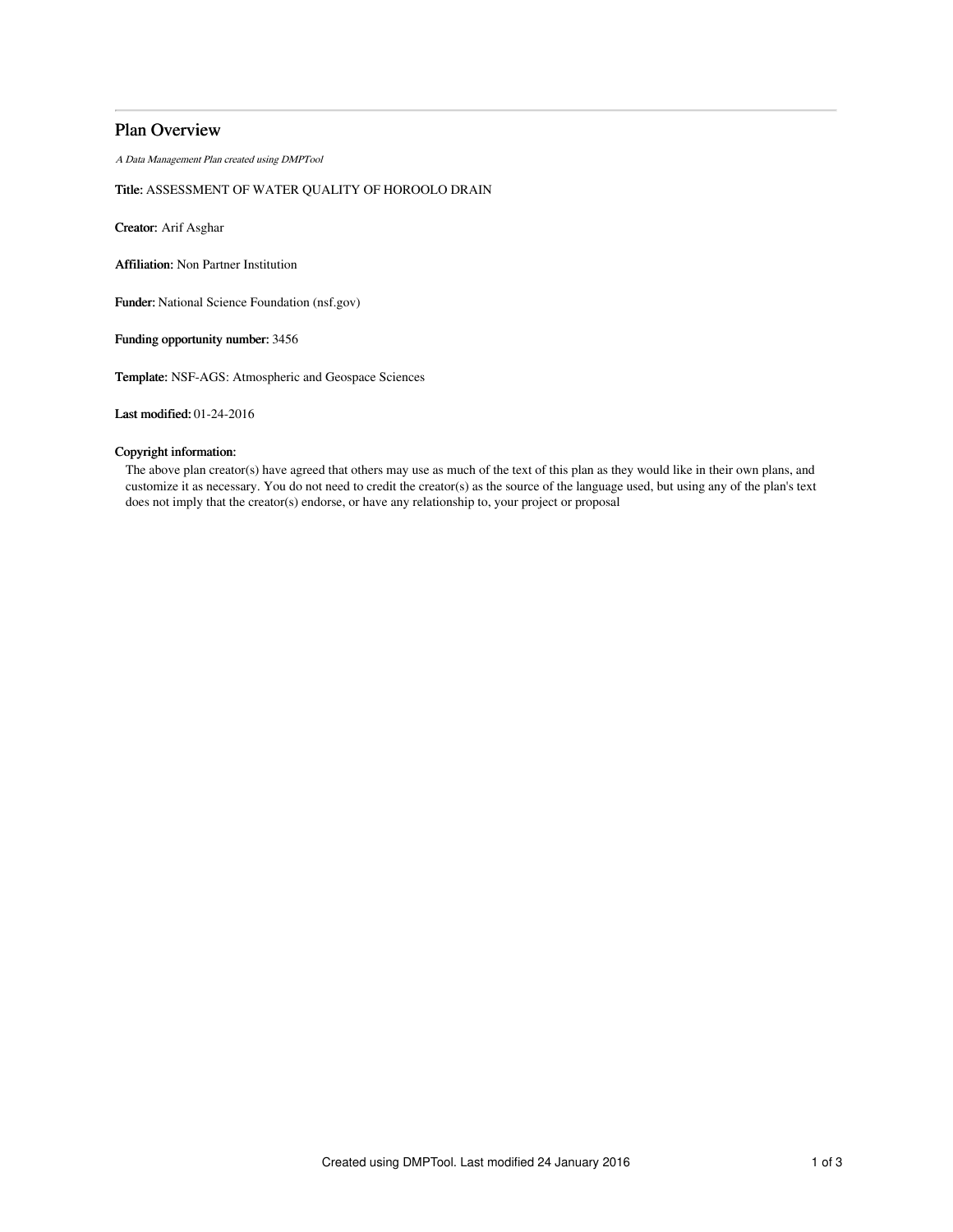## Products of research

Describe the types of data and products that will be generated in the research, such as physical samples, space and/or time-dependent information on chemical and physical processes, images, spectra, final or intermediate numerical results, theoretical formalisms, computational strategies, software, and curriculum materials. The USGS will develop science-quality, applications-ready, time-series of key terrestrial variables and produce them on an operational basis using historical, current, and future Landsat observations. The terrestrial variables will follow the guidelines established through the Global Climate Observing System (GCOS) and include Climate Data Records (CDRs) that represent geophysical transformations of Landsat data (e.g., calibrated radiances, inter-calibration of Landsat instrument radiances, surface reflectance and surface temperature), and Essential Climate Variables (ECVs) that represent specific geophysical and biophysical land properties. CDRs and ECVs offer a framework for producing long-term Landsat datasets suited for monitoring, characterizing and understanding land surface change over time (Strategic Plan for Developing Landsat-scale Climate Data Records and Essential Climate Variables).

Therefore, the USGS Land Remote Sensing Program sets the following goals for the next five years:

- 1. Generate a surface reflectance CDR from calibrated Landsat 4-7 and future Landsat missions as a first step in transforming Landsat data into a time series for terrestrial monitoring.
- 2. Conduct research to develop and implement a technical approach to develop terrestrial ECV products of dynamic surface water extent (SWE), burned area (BA) and snow covered area (SCA).
- 3. Link this work to USGS terrestrial monitoring activities involving scientific assessments and decision support.

Nominal CDR production will generate surface reflectance products for every Landsat acquisition over the continental U.S. (CONUS) and Alaska from 1984 to the present. There are approximately 1,176,019 scenes archived at EROS from Landsat 7 Enhanced Thematic Mapper Plus (ETM+) and 603,863 scenes from Landsat 5 Thematic Mapper (TM). The total volume currently estimated for storing the raw Landsat pixel values, surface reflectance values, and ancillary quality information is 4.49 petabytes (PB).

### Data format

#### Describe the format in which the data or products are stored (e.g. hardcopy logs and/or instrument outputs, ASCII, XML files, HDF5, CDF, etc). What metadata will be part of the data sets produced?

The surface reflectance CDR derived from Landsats 4-7 Thematic Mapper (TM) and Enhanced Thematic Mapper Plus (ETM+) is produced using Landsat Ecosystem Disturbance Adaptive Processing System (LEDAPS) software baselined at EROS and currently running under version 2.2.1. Landsat 8 Operational Land Imager (OLI) surface reflectance is generated with a different algorithm to take advantage of that instrument's unique characteristics. All Landsat surface reflectance products share the basic specifications listed below.

Projection: Universal Transverse Mercator (UTM)

Format: Exelis Visualization (ENVI) binary (.img)

Pixel Size: 30-meter (m)

Temporal Coverage Landsat 4 TM: July 1982 to December 1993

Temporal Coverage Landsat 5 TM: March 1984 to May 2012

Temporal Coverage Landsat 7 ETM+: July 1999 to within one week of present

Temporal Coverage Landsat 8 OLI: April 2013 to within one week of present

Metadata for these products is generated in extensible markup language (XML) format for distribution with the data products, and follow Federal Geographic Data Committee (FGDC) standards. Metadata attributes are also embedded within the data product file headers. The field names in typical LEDAPS metadata are shown below, and are currently used to populate the discovery databases in EarthExplorer for product search and order.

<data\_provider>, <satellite>, <instrument>, <acquisition\_date>, <scene\_center\_time>, <level1\_production\_date>, <solar\_angles>, <wrs>, <lpgs\_metadata\_file>, <corner>, <corner>, <bounding\_coordinates>, <projection\_information>, <corner\_point location>, <corner\_point location>, <grid\_origin>, <utm\_proj\_params>, <projection\_information>, <orientation\_angle>, <bands>, <short\_name>, <long\_name>, <file\_name>, <pixel\_size>, <data\_units>, <valid\_range>, <calibrated\_nt>, <app\_version>, <production\_date>

#### Access to data, and data sharing practices and policies

Describe your plans for providing access to data, including websites maintained by your research group and contributions to public databases. If maintenance of a web site or database is the direct responsibility of your group, provide information about the period of time the web site or database is expected to be maintained. Also describe your practice or policies regarding the release of data—for example whether data are available before or after formal publication and the approximate duration of time that the data<br>will be kept private. Describe your policies ( requirements.

As algorithms achieve provisional status, Surface Reflectance data products are available through EarthExplorer, under the "Data Sets" tab as "Landsat CDR." The ESPA On Demand Interface also offers Surface Reflectance, in addition to Original Input Products and Metadata, Top of Atmosphere (TOA) Reflectance, and several Spectral Indices products: http://espa.cr.usgs.gov. Services such as reprojection, spatial subsetting, and pixel resizing are also available on that site.

All Landsat CDRs and ECVs are generated under intentions of perpetuity to support long term monitoring of land change. The only applicable restrictions to these collections are standard compliance to International Traffic in Arms Regulations (ITAR).

### Policies and provisions for re-use, re-distribution and production of derivatives

#### Describe your policies regarding the use of data provided via general access or sharing. If you plan to provide data on a website, will the site contain disclaimers, or conditions regarding the use of the data in other publications or products? If the data or products are copyrighted, how will this be noted on the website?

There are no restrictions on the re-use or re-distribution of the Landsat surface reflectance CDRs, as these products are intended for public use in the study of long term land change. The data providers simply request users include the following citation in publication or presentation materials based on these products to acknowledge the USGS as a data source, and to credit the original research.